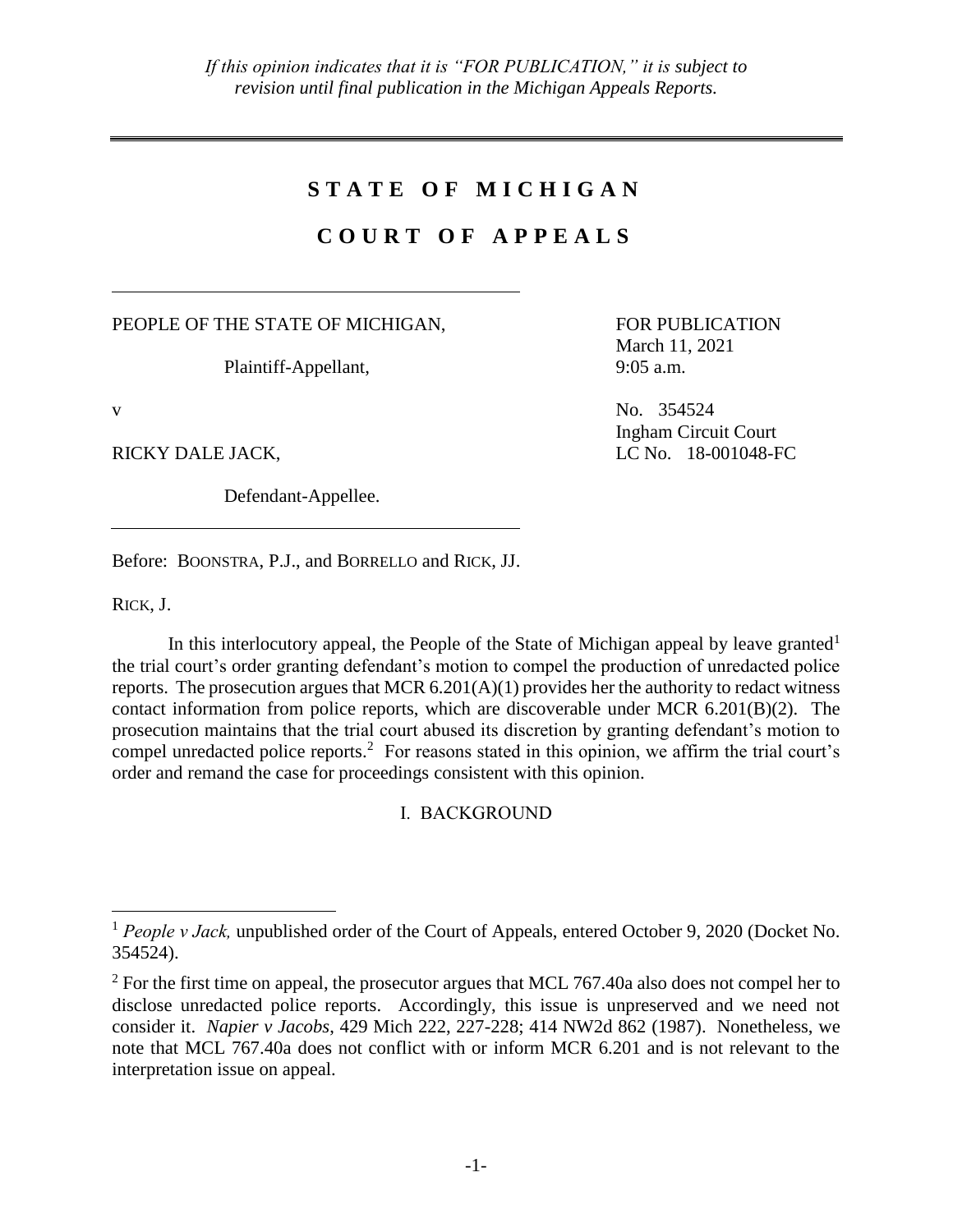This case arises out of defendant's prosecution for first-degree child abuse and open murder. The details of the allegations against defendant are not relevant to this appeal.

In November 2018, the prosecutor provided defense counsel with discovery materials which included a copy of the felony information containing the names of witnesses who could be called at trial. The prosecutor did not provide defense counsel with contact information for any witnesses. The prosecutor's office also provided a redacted police report. According to the prosecutor, the information redacted from the police report included the addresses, phone numbers, and birthdates of several witnesses who were also included on the prosecutor's witness list. Defendant's prior attorneys demanded discovery which included requests for the names and addresses of all witnesses and copies of the police reports.<sup>3</sup>

In March 2020, defendant's current counsel filed a supplemental discovery request for unredacted police reports. In April 2020, the prosecutor sent defense counsel an e-mail asserting that the contact information for potential witnesses was redacted in the police report consistent with MCR 6.201(A)(1). In response, defendant filed a motion to compel discovery, arguing that MCR 6.201(B)(2) did not allow the prosecutor to redact a police report unless it was related to an ongoing investigation or there was a protective order.

A hearing on defendant's motion was held on June 18, 2020. The prosecutor argued that she was not required to provide the addresses or other contact information for witnesses under MCR 6.201. The prosecutor asserted that she had offered to make the witnesses available to defense counsel to interview, and that she remained "ready, willing and able to comply with MCR  $6.201(A)(1)$  and make all witnesses available to Defendant's attorneys for interview." The prosecutor also asserted that providing witness contact information to defendant presented a safety issue for the witnesses. For this reason, the prosecutor redacted that information from the police report before providing it to defense counsel. Defendant argued that the disclosure of police reports under MCR 6.201(B)(2) was separate from the disclosure of a witness list under MCR  $6.201(A)(1)$ . Defense counsel also asserted that defendant did not pose a risk of harm to anyone because he was in custody at the time of the hearing and would remain so until trial.

The trial court granted defendant's motion to compel and ordered the prosecutor to produce the unredacted police reports to defense counsel. The court concluded that MCR 6.201(A)(1) did not allow the prosecutor to redact police reports required to be disclosed under MCR 6.201(B)(2). The court determined that although the information required to be disclosed in a witness list under MCR  $6.201(1)(A)$  and a police report under MCR  $6.201(B)(2)$  could substantially overlap, the witness list was a separate and distinct disclosure from the production of police reports that contained witness information required by MCR 6.201(B)(2). The trial court noted that the police reports could be redacted if they concerned a continuing investigation, as provided by MCR 6.201(B)(2), or the prosecutor could seek a protective order. This appeal followed.

II. STANDARD OF REVIEW

 $\overline{a}$ 

<sup>&</sup>lt;sup>3</sup> Prior to defendant's current counsel, three other attorneys separately represented defendant and each withdrew as his counsel.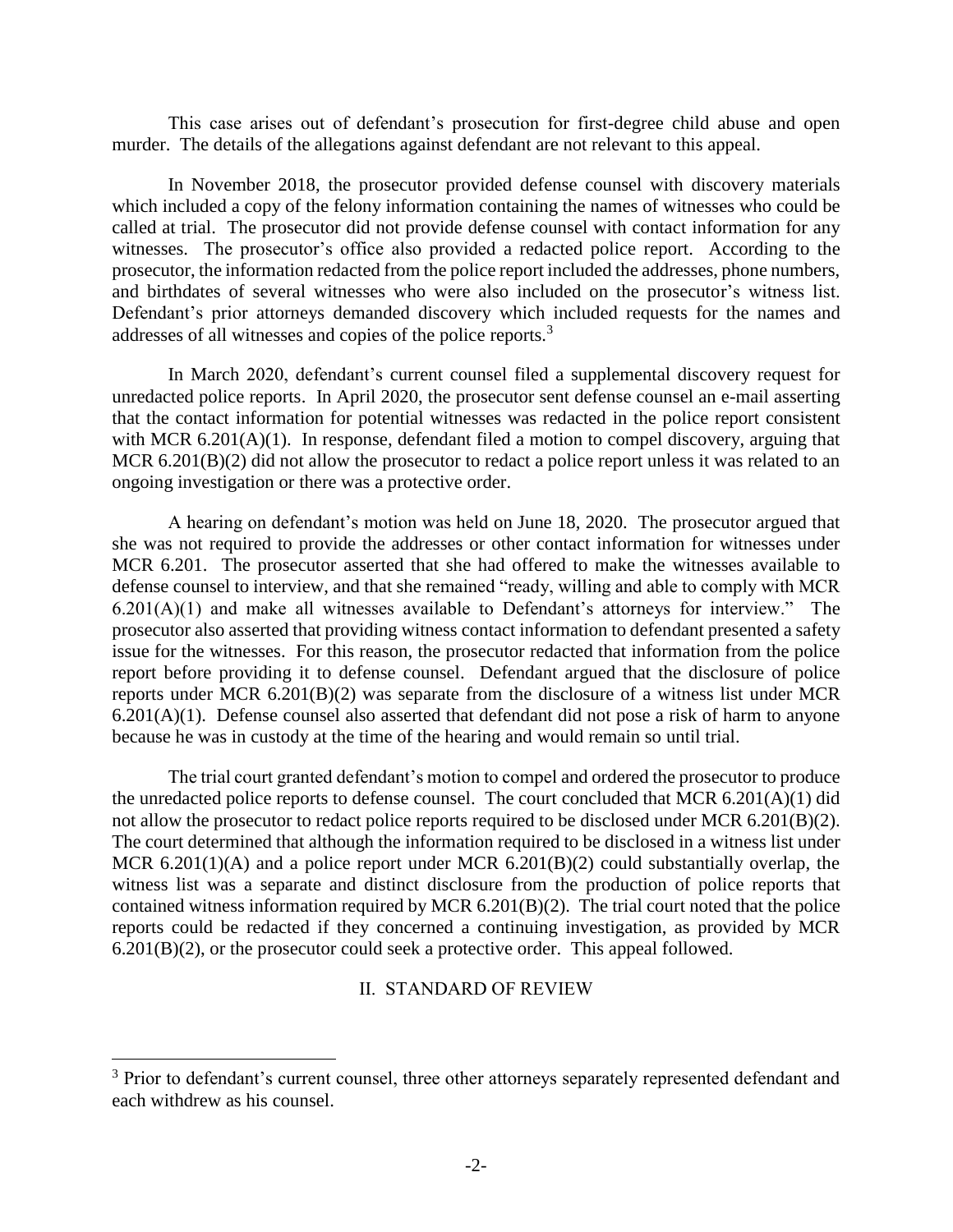"This Court reviews the grant of a discovery motion for an abuse of discretion." *People v Valeck*, 223 Mich App 48, 51; 566 NW2d 26 (1997). "The trial court abuses its discretion when its decision falls outside the range of principled outcomes or when it erroneously interprets or applies the law." *People v Lane*, 308 Mich App 38, 51; 862 NW2d 446 (2014) (citation omitted). A trial court's interpretation and application of court rules is reviewed de novo. *People v Traver*, 502 Mich 23, 31; 917 NW2d 260 (2018). Our Supreme Court has articulated the following method of interpreting a court rule:

When called on to construe a court rule, this Court applies the legal principles that govern the construction and application of statutes. Accordingly, we begin with the plain language of the court rule. When that language is unambiguous, we must enforce the meaning expressed, without further judicial construction or interpretation. Similarly, common words must be understood to have their everyday, plain meaning. [*People v Phillips*, 468 Mich 583, 589; 663 NW2d 463 (2003) (quotation marks and citations omitted)].

## III. ANALYSIS

Whether or not MCR 6.201(A)(1) allows a prosecuting attorney to redact witness contact information from police reports otherwise discoverable under MCR 6.201(B) is an issue of first impression for this Court and is a matter of statutory interpretation.

MCR 6.201 controls discovery in a criminal case. *Id*. MCR 6.201 provides, in relevant part:

(A) Mandatory Disclosure. In addition to disclosures required by provisions of law other than MCL 767.94a, a party upon request must provide all other parties:

(1) the names and addresses of all lay and expert witnesses whom the party may call at trial; in the alternative, a party may provide the name of the witness and make the witness available to the other party for interview; the witness list may be amended without leave of the court no later than 28 days before trial[.]

\* \* \*

(B) Discovery of Information Known to the Prosecuting Attorney. Upon request, the prosecuting attorney must provide each defendant:

\* \* \*

(2) any police report and interrogation records concerning the case, except so much of a report as concerns a continuing investigation[.]

\* \* \*

(D) Excision. When some parts of material or information are discoverable and other parts are not discoverable, the party must disclose the discoverable parts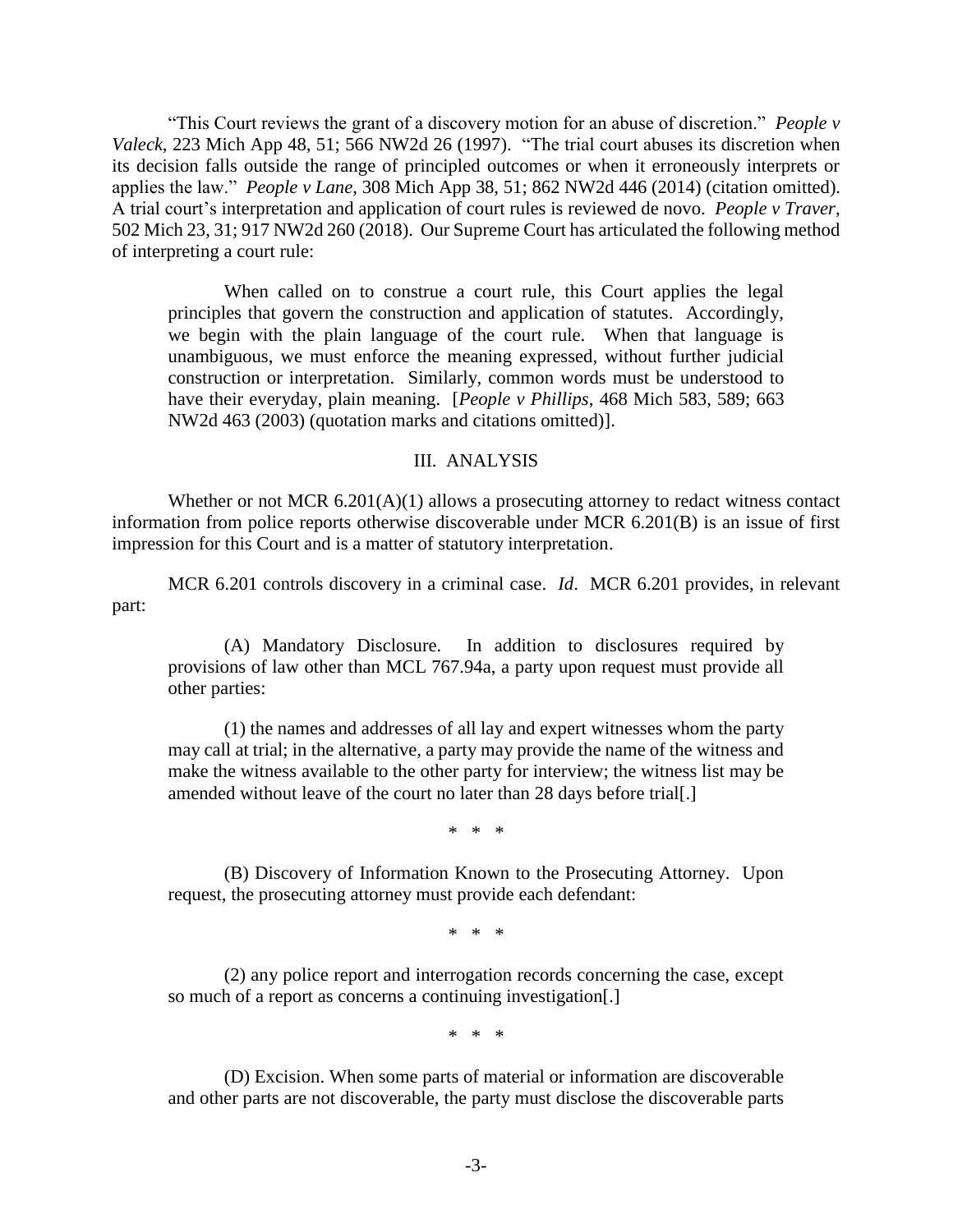and may excise the remainder. The party must inform the other party that nondiscoverable information has been excised and withheld. On motion, the court must conduct a hearing in camera to determine whether the reasons for excision are justifiable. If the court upholds the excision, it must seal and preserve the record of the hearing for review in the event of an appeal.

(E) Protective Orders. On motion and a showing of good cause, the court may enter an appropriate protective order. In considering whether good cause exists, the court shall consider the parties' interests in a fair trial; the risk to any person of harm, undue annoyance, intimidation, embarrassment, or threats; the risk that evidence will be fabricated; and the need for secrecy regarding the identity of informants or other law enforcement matters . . . .

\* \* \*

(I) Modification. On good cause shown, the court may order a modification of the requirements and prohibitions of this rule.

It is the prosecutor's position that MCR  $6.201(A)(1)$  provides her the authority to redact witness contact information from a police report as long as the witnesses are made available to defendant for interviews. We disagree.

The plain language of MCR 6.201 is unambiguous. MCR 6.201(A) governs the mandatory mutual disclosures that parties to a criminal prosecution must provide. MCR 6.201(A)(1) pertains to witness lists, and permits parties to amend their list without leave of the court no later than 28 days before trial. MCR 6.201(B), on the other hand, sets forth the additional discovery that a prosecuting attorney must provide upon request to each defendant charged. "Upon request, the prosecuting attorney *must* provide each defendant (2) any police report and interrogation records concerning the case, *except so much of a report as concerns a continuing investigation*[.]" MCR 6.201(B)(2) (emphasis added.) Thus, redaction of police reports and interrogation records is permitted only when the information relates to an ongoing investigation, MCR 6.201(B)(2).

In general, provisions that are not included in the court rules should not be supplied by judicial construction. *People v Pinkney*, 501 Mich 259, 286 n 67; 912 NW2d 535 (2018); see also *People v Underwood*, 278 Mich App 334, 338; 750 NW2d 612 (2008) ("The omission of a provision in one statute that is included in another statute should be construed as intentional and provisions not included in a statute by the Legislature should not be included by the courts.") (citations omitted). Additionally, *expressio unius est exclusio alterius*, a canon of statutory interpretation, recognizes that "the express mention of one thing implies the exclusion of other similar things." *People v Garrison*, 495 Mich 362, 372; 852 NW2d 45 (2014). Following these principles, the fact that MCR 6.201 provides specific avenues to restrict the information disclosed in police reports supports the interpretation that the prosecutor does not have the unilateral authority to redact information in a police report.

MCR  $6.201(A)(1)$  and MCR  $6.201(B)(2)$  are two separate provisions that deal with two distinct disclosure requirements. MCR 6.201(A)(1) exclusively concerns a party's obligation to provide a list of the names and addresses of all witnesses whom may be called at trial or, in the